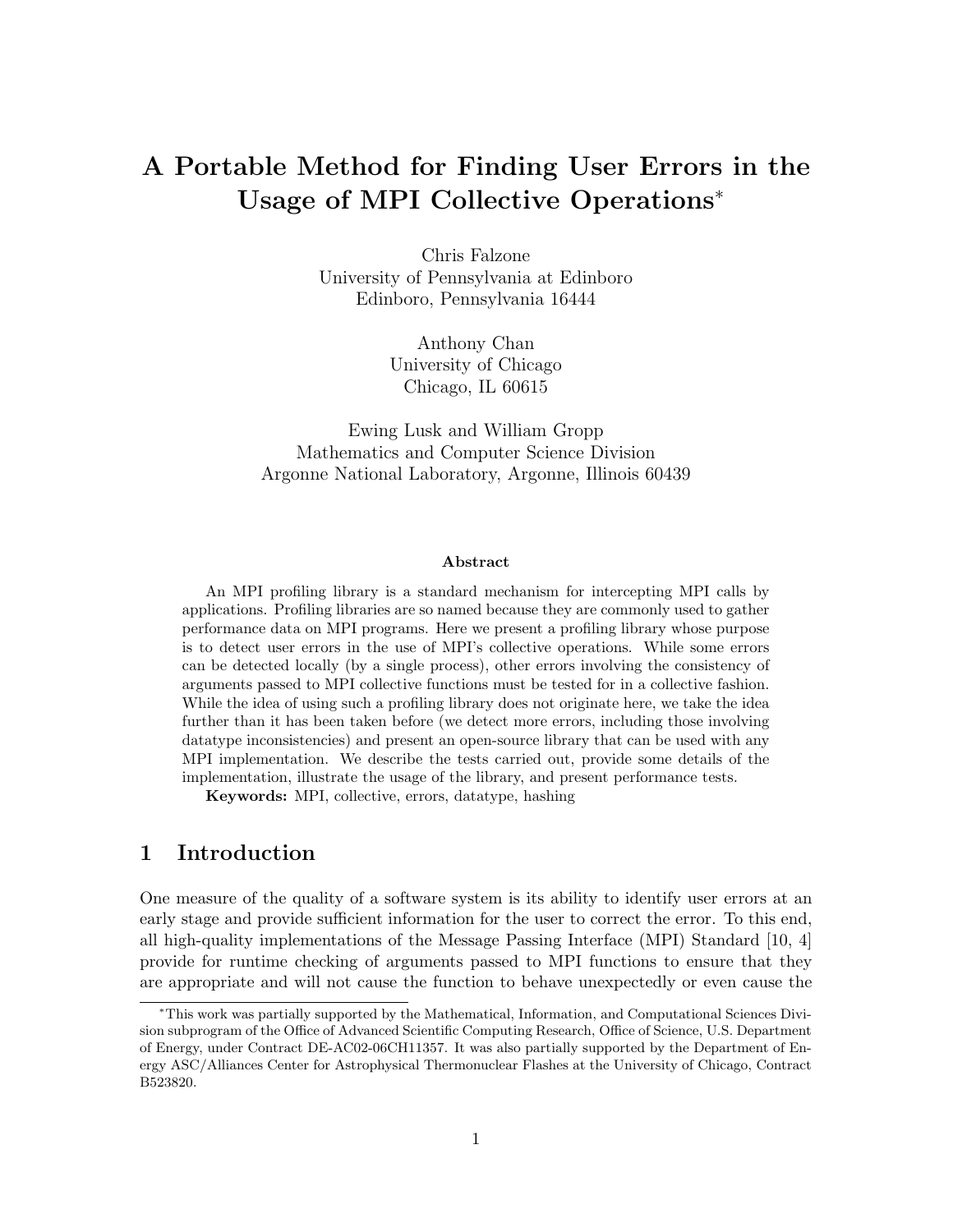application to crash. The MPI collective operations, however, present a special problem: they are called in a coordinated way by multiple processes, and the Standard mandates (and common sense requires) that the arguments passed on each process be consistent with the arguments passed on the other processes. Perhaps the simplest example is the case of MPI\_Bcast:

#### MPI\_Bcast(buff, count, datatype, root, communicator)

in which each process must pass the same value for root. In this case, "consistent" means "identical," but more complex types of consistency exist. No single process by itself can detect inconsistency; the error check itself must be a collective operation.

Fortunately, the MPI profiling interface allows one to intercept MPI calls and carry out such a collective check before carrying out the "real" collective operation specified by the application. In the case of an error, the error can be reported in the way specified by the MPI Standard, still independently of the underlying MPI implementation, and without access to its source code.

The MPI profiling interface consists primarily of a requirement in the MPI Standard that all MPI functions (normally called by application programs using function names employing the "MPI\_" prefix) be also callable with a name using the corresponding "PMPI\_" prefix as well. This simple requirement allows a library writer, without access to the source code of the MPI implementation, to intercept all MPI calls by interposing at link time his own library of "MPI\_" functions, which carry out some useful specialized operation devised by the library writer. The specialized functions call "PMPI" functions required by the application. Such a special library of "MPI<sub>"</sub> functions is called a *profiling library*.

The profiling library we describe here is freely available as part of the MPICH2 MPI-2 implementation [7]. Since the library is implemented entirely as an MPI profiling library, however, it can be used with any MPI implementation. For example, we have tested it with the IBM's MPI implementation for Blue Gene/L [1] and OpenMPI [8].

The idea of using the MPI profiling library for this purpose was first presented by Jesper Träff and Joachim Worringen in [11], where they describe the error-checking approach taken in the NEC MPI implementation, in which even local checks are done in the profiling library, some collective checks are done portably in a profiling library as we describe here, and some are done by making NEC-specific calls into the proprietary MPI implementation layer. The datatype consistency check in [11] is only partial, however; the sizes of communication buffers are checked, but not the details of the datatype arguments, where there is considerable room for user error. Moreover, the consistency requirements are not on the datatypes themselves, but on the datatype *signatures*; we say more about this in Section 3.1.

To address this area, we use a "datatype signature hashing" mechanism, devised by William Gropp in [5]. He describes there a family of algorithms that can be used to assign a small amount of data to an MPI datatype signature in such a way that only small messages need to be sent in order to catch most user errors involving datatype arguments to MPI collective functions. In this paper we describe a specific implementation of datatype signature hashing and present an MPI profiling library that uses datatype signature hashing to carry out more thorough error checking than is done in [11]. Since extra work (to calculate the hash) is involved, we also present some simple performance measurements, although one can of course use this profiling library just during application development and remove it for production use.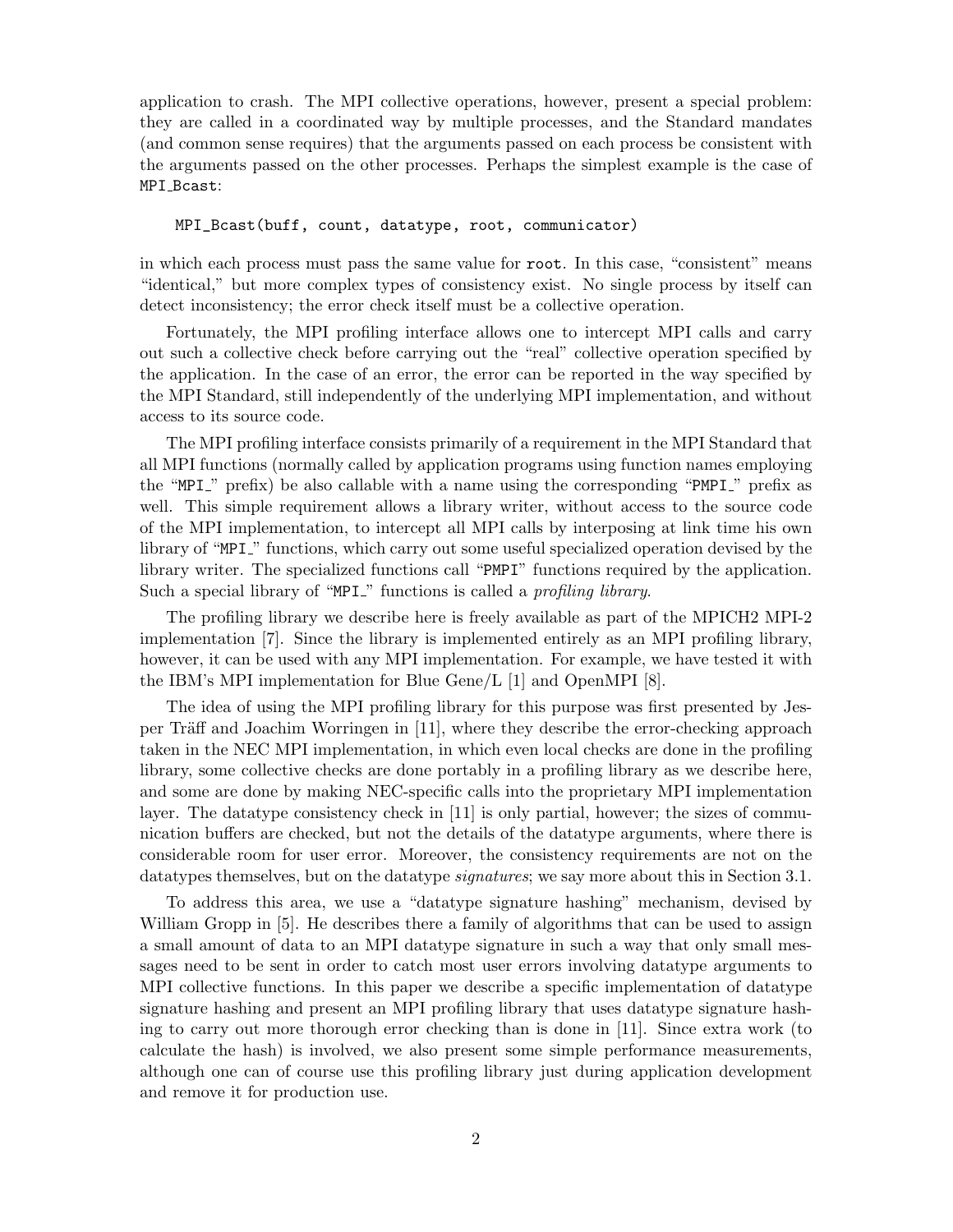An earlier, compact version of this paper appeared in [2]. In this revision we describe the idea of MPI profiling library in general (above) and report on further portability and performance experiments, including tests using OpenMPI. We have expanded the section on datatype hashing to increase clarity and reference other work that has appeared since the original version of this paper was written. In addition, we describe how the library is used as a part of the MPE library distributed with MPICH, and provide more examples of usage and sample output. We have also added a section describing future work.

In Section 2 we describe the nature and scope of the error checks we carry out and compare our approach with that in [11]. Section 3 lays out details of our implementation, including our implementation of the hashing algorithm given in [5]; we also describe how usage of the library is made convenient in the MPICH2 environment and show some example output. In Section 4 we present some performance measurements. Section 5 describes areas in which we intend to extend and improve the capabilities of the library. Section 6 summarizes the paper.

# 2 Scope of Checks

In this section we describe the error checking carried out by our profiling library. We give definitions of each check and provide a table associating the checks made on the arguments of each collective MPI function with that function. We also compare our collective error checking with that described in [11].

### 2.1 Definitions of Checks

The error checks for each MPI collective function are shown in Tables 1 and 2. There are five categories of tests; these are described below:

These checks apply to most collective routines:

- call checks that all processes in the communicator have called the same collective function in a given event, thus guarding against the error of calling MPI Reduce on some processes, for example, and MPI Allreduce on others.
- root means that the same argument was passed for the root argument on all processes.
- datatype refers to datatype signature consistency. This test ensures both that the counts and the datatypes are consistent in the collective call. This is explained further in Section 3.1.

The following applies only to collective computation and some collective communication routines:

- MPI IN PLACE means that every processes either did or did not provide MPI\_IN\_PLACE instead of a buffer.
- op checks operation consistency, for collective operations that include computations. For example, each process in a call to MPI Reduce must provide the same operation.

The following apply only to intercommunicator create and merge: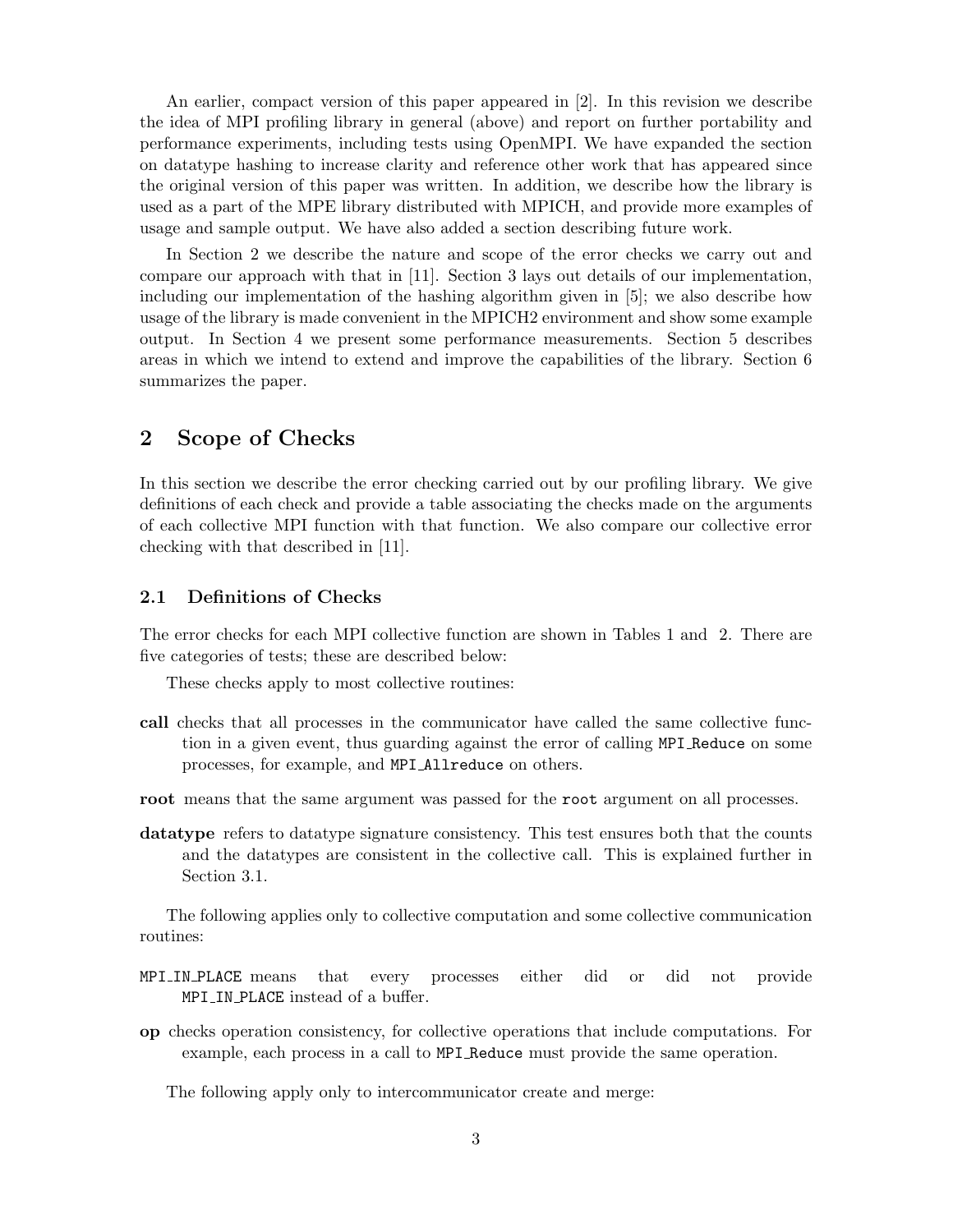- local leader and tag test consistency of the local leader and tag arguments. They are used only for MPI\_Intercomm\_create.
- high/low tests consistency of the high argument. It is used only for MPI Intercomm merge.

The following apply only to collective topology routines:

dims checks for dims consistency across the communicator.

graph tests the consistency of the graph supplied by the arguments to MPI Graph create and MPI Graph map.

The following apply only to collective I/O operations:

amode tests for amode consistency across the communicator for the function MPI File open.

size, datarep, and flag verify consistency on these arguments, respectively.

etype is an additional datatype signature check for MPI file operations.

order checks for the collective file read and write functions, therefore ensuring the proper order of the operations. According to the MPI Standard [4], a begin operation must follow an end operation, with no other collective file functions in between.

One check that is not included in this table is that the same communicator is passed by each of the processes making the collective call, and that all processes in the communicator are making the call. An approach to handling this is proposed in Section 5.

#### 2.2 Comparison with Previous Work

This work can be viewed as an extension of the NEC implementation of collective error checking via a profiling library presented in [11]. The largest difference between that work and this is that we incorporate the datatype signature hashing mechanism described in Section 3, which makes this paper also an extension of [5], where the hashing mechanism is described but not implemented. In the NEC implementation, only message lengths, rather than datatype signatures, are checked. We do not check length consistency since it would be incorrect to do so in a heterogeneous environment. We also implement our library as a pure profiling library. This precludes us from doing some MPI-implementation-dependent checks that are provided in the NEC implementation, but allows our library to be used with any MPI implementation. In this paper we also present some performance tests, showing that the overhead, even of our unoptimized version, is acceptable. Finally, the library described here is freely available.

# 3 Implementation

In this section we describe our implementation of the datatype signature matching presented in [5]. We also show how we use datatype signatures in coordination with other checks on collective operation arguments.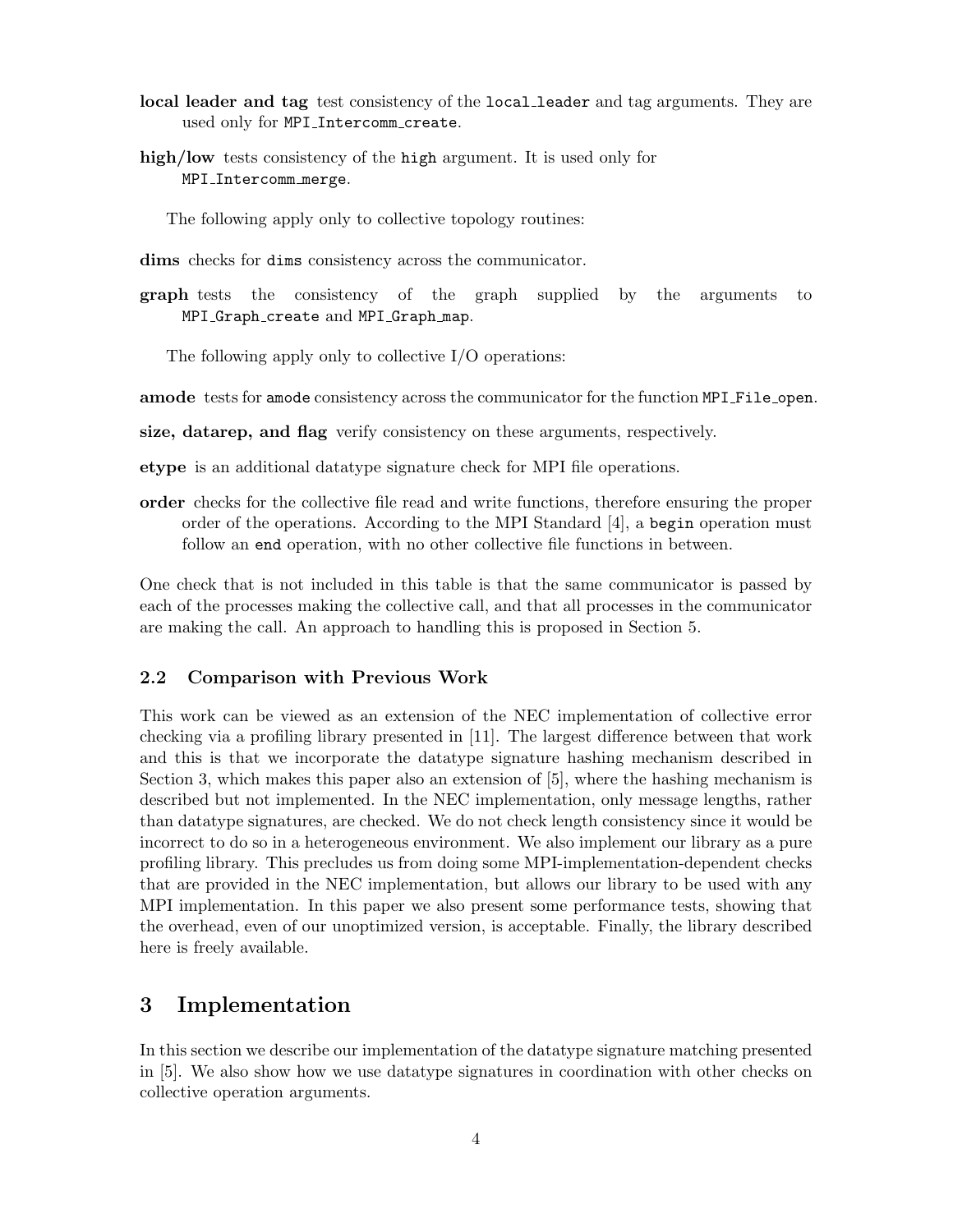| MPI_Barrier          | call                             |
|----------------------|----------------------------------|
| MPI_Bcast            | call, root, datatype             |
| MPI_Gather           | call, root, datatype             |
| MPI_Gathery          | call, root, datatype             |
| MPI Scatter          | call, root, datatype             |
| MPI_Scatterv         | call, root, datatype             |
| MPI_Allgather        | call, datatype, MPI_IN_PLACE     |
| MPI_Allgatherv       | call, datatype, MPI_IN_PLACE     |
| MPI Alltoall         | call, datatype                   |
| MPI_Alltoallw        | call, datatype                   |
| MPI_Alltoallv        | call, datatype                   |
| MPI Reduce           | call, datatype, op               |
| MPI AllReduce        | call, datatype, op, MPI_IN_PLACE |
| MPI_Reduce_scatter   | call, datatype, op, MPI_IN_PLACE |
| MPI Scan             | call, datatype, op               |
| MPI Exscan           | call, datatype, op               |
| MPI_Comm_dup         | call                             |
| MPI_Comm_create      | call                             |
| MPI_Comm_split       | call                             |
| MPI_Intercomm_create | call, local leader, tag          |
| MPI_Intercomm_merge  | call, high/low                   |
| MPI Cart create      | call, dims                       |
| MPI_Cart_map         | call, dims                       |
| MPI_Graph_create     | call, graph                      |
| MPI_Graph_map        | call, graph                      |

Table 1: Checks performed on MPI-1 functions

### 3.1 Datatype Signature Matching

In MPI, the amount of data to send or receive is described by the tuple (count, datatype) that indicates count copies of the datatype are used to describe the data. Because datatypes in MPI may be built from combinations of basic datatypes (such as MPI INT), the number of basic items that are communicated cannot be determined from the count alone. Instead, the number and type of basic types must be compared (basic types are just the MPI counterparts of the basic types in the language; e.g., MPI INT corresponds to the C int type). The basic types within an MPI datatype are called the *MPI datatype signature* of that MPI datatype. More formally, an MPI datatype signature for a datatype constructed from n different basic datatypes type*<sup>i</sup>* is simply

$$
Typesig = \{type_1, type_2, \dots, type_n\}.
$$
\n<sup>(1)</sup>

(In MPI, the *type map* combines the information on the basic types and the displacement in memory that is to be used in reading or writing the data from or to memory; the displacement information is not relevant in our checks.)

A datatype hashing mechanism was proposed in [5] to allow efficient comparison of datatype signature over any MPI collective call. Essentially, it involves comparison of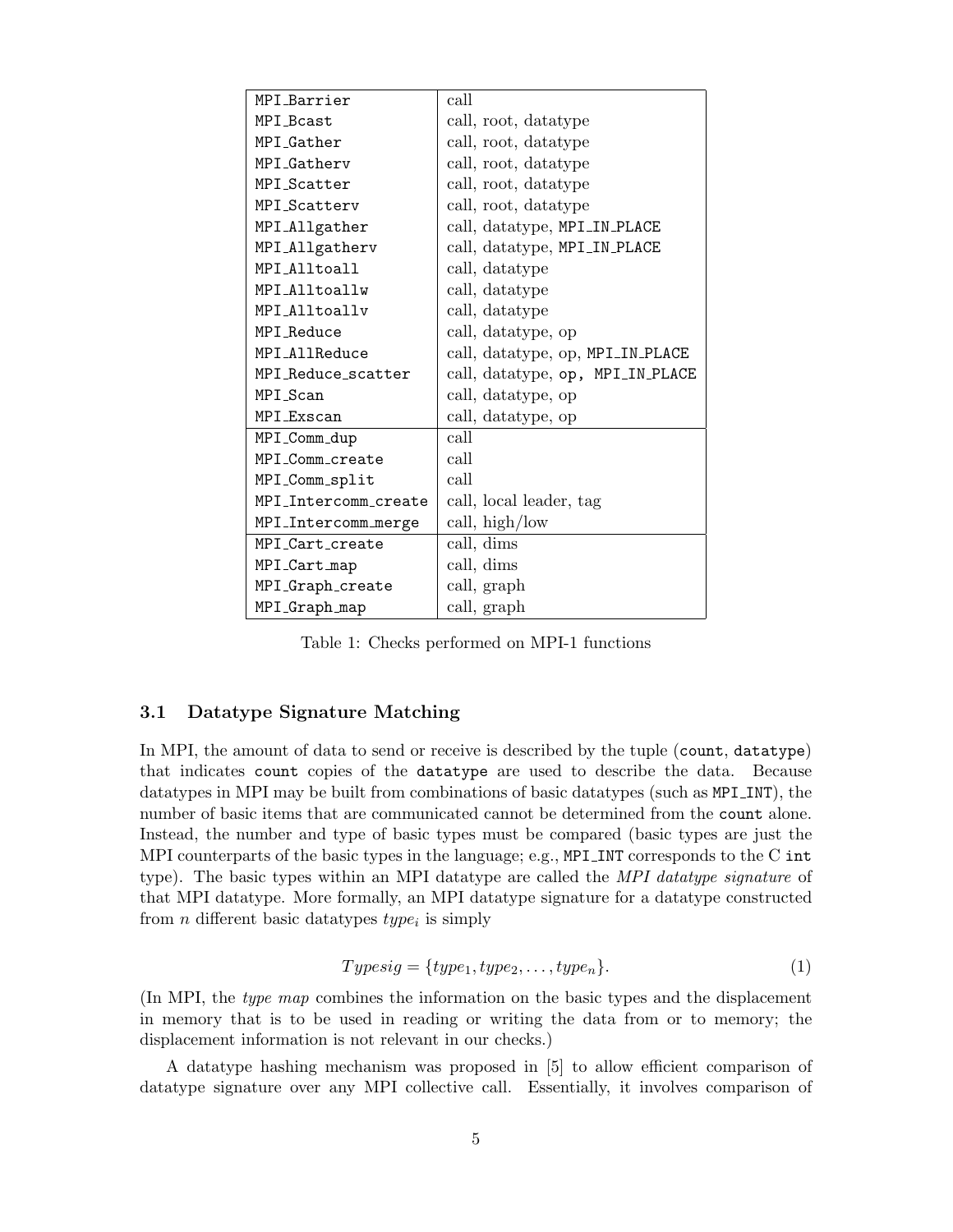| MPI_Comm_spawn               | call, root           |
|------------------------------|----------------------|
| MPI_Comm_spawn_multiple      | call, root           |
| MPI_Comm_connect             | call, root           |
| MPI_Comm_disconnect          | call                 |
| MPI Win create               | call                 |
| MPI_Win_fence                | call                 |
| MPI_File_open                | call, amode          |
| MPI_File_set_size            | call, size           |
| MPI_File_set_view            | call, datarep, etype |
| MPI_File_set_automicity      | call, flag           |
| MPI_File_preallocate         | call, size           |
| MPI_File_seek_shared         | call, order          |
| MPI_File_read_all_begin      | call, order          |
| MPI File read all            | call, order          |
| MPI_File_read_all_end        | call, order          |
| MPI_File_read_at_all_begin   | call, order          |
| MPI File read at all         | call, order          |
| MPI File read at all end     | call, order          |
| MPI_File_read_ordered_begin  | call, order          |
| MPI_File_read_ordered        | call, order          |
| MPI File read ordered end    | call, order          |
| MPI_File_write_all_begin     | call, order          |
| MPI_File_write_all           | call, order          |
| MPI File_write_all_end       | call, order          |
| MPI_File_write_at_all_begin  | call, order          |
| MPI File write at all        | call, order          |
| MPI File write at all end    | call, order          |
| MPI_File_write_ordered_begin | call, order          |
| MPI File write ordered       | call, order          |
| MPI_File_write_ordered_end   | call, order          |

Table 2: Checks performed on MPI-2 functions

a tuple  $(\alpha, n)$ , where  $\alpha$  is the hash value and n is the total number of basic predefined datatypes contained in it. A tuple of form  $(\alpha, 1)$  is assigned for each basic MPI predefined datatype (e.g. MPI INT), where  $\alpha$  is some chosen hash value. The tuple for an MPI derived datatype consisting of n basic predefined datatypes  $(\alpha, 1)$  becomes  $(\alpha, n)$ . The combined tuple of any two MPI derived datatypes,  $(\alpha, n)$  and  $(\beta, m)$ , is computed based on the hashing function:

$$
(\alpha, n) \oplus (\beta, m) \equiv (\alpha \wedge (\beta \triangleleft n), n + m), \tag{2}
$$

where  $\wedge$  is the bitwise exclusive or (xor) operator,  $\triangleleft$  is the circular left shift operator, and + is the integer addition operator. The noncommutative nature of the operator  $\oplus$  in equation (2) guarantees the ordered requirement in datatype signature definition (Equation 1).

One of the obvious potential hash collisions is caused by the  $\triangleleft$  operator's circular shift by 1 bit. Let us say there are four basic predefined datatypes identified by tuples  $(\alpha, 1)$ ,  $(\beta, 1), (\gamma, 1)$ , and  $(\lambda, 1)$  and that  $\alpha = \lambda \triangleleft 1$  and  $\gamma = \beta \triangleleft 1$ . For  $n = m = 1$  in equation (2),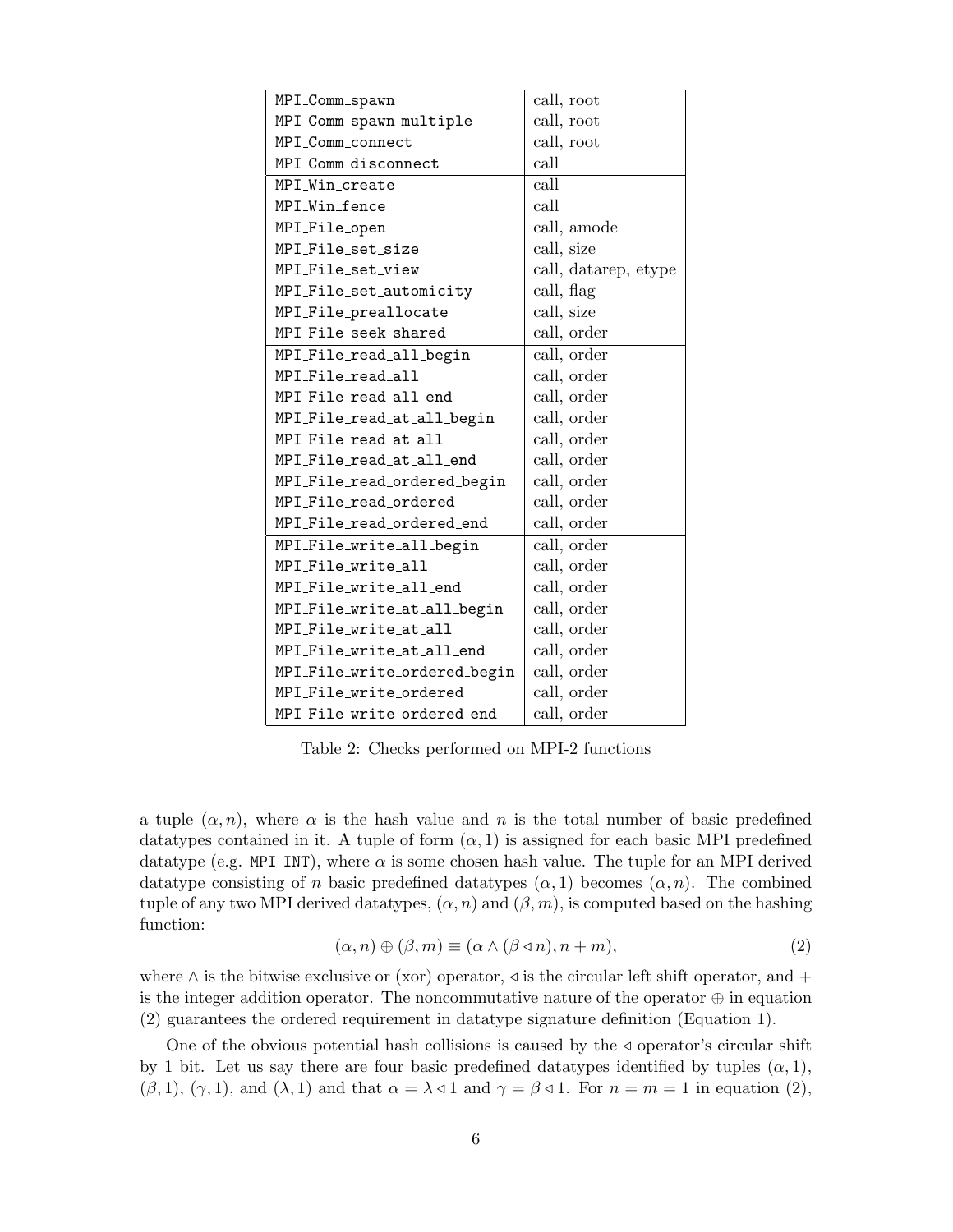we have

.

$$
(\alpha, 1) \oplus (\beta, 1) \equiv (\alpha \land (\beta \triangleleft 1), 2)
$$
  
\n
$$
\equiv ((\beta \triangleleft 1) \land \alpha, 2)
$$
  
\n
$$
\equiv (\gamma \land (\lambda \triangleleft 1), 2)
$$
  
\n
$$
\equiv (\gamma, 1) \oplus (\lambda, 1),
$$
  
\n(3)

If the hash values for all basic predefined datatypes are assigned consecutive integers, there will be roughly a 25 percent collision rate as indicated by equation (3). The simplest solution for avoiding this problem is to choose consecutive odd integers for all the basic predefined datatypes. Also, there are composite predefined datatypes in the MPI standard (e.g., MPI FLOAT INT), whose hash values are chosen according to equation (2) such that

$$
MPI\_FLOAT\_INT = MPI\_FLOAT \oplus MPI\_INT
$$

The tuples for MPI UB and MPI LB are assigned  $(0, 0)$ , so they are essentially ignored. MPI PACKED is a special case, as described in [5].

More complicated derived datatypes are decoded by using MPI Type get envelope() and MPI Type get content() and their hashed tuple computed during the process. Computing the hash value in the case where there "count" value is greater than one exploits the  $log(n)$  algorithm described in [5].

While the simple hash function above is adequate for detecting mismatches of the basic datatypes, more sophisticated hash functions can be used that are more accurate for common derived datatypes. For example, see [6] where computationally efficient hash functions based on Galois Fields are described and tested against a collection of MPI derived datatypes.

#### 3.2 Collective Datatype Checking

Because of the different comunication patterns and the different specifications of the send and receive datatypes in various MPI collective calls, a uniform method of collective datatype checking is not attainable. Hence five different procedures are used to validate the datatype consistency of the collectives. The goal here is to provide error messages at the process where the erroneous argument has been passed. To achieve that goal, we tailor each procedure to match the communication pattern of the profiled collective call. For convenience, each procedure is named by one of the MPI collective routines being profiled.

#### Collective Scatter Check

- 1. At the root, compute the sender's datatype hash tuple.
- 2. Use PMPI Bcast() to broadcast the hash tuple from the root to other processes.
- 3. At each process, compute the receiver's datatype hash tuple locally and compare it to the hash tuple received from the root.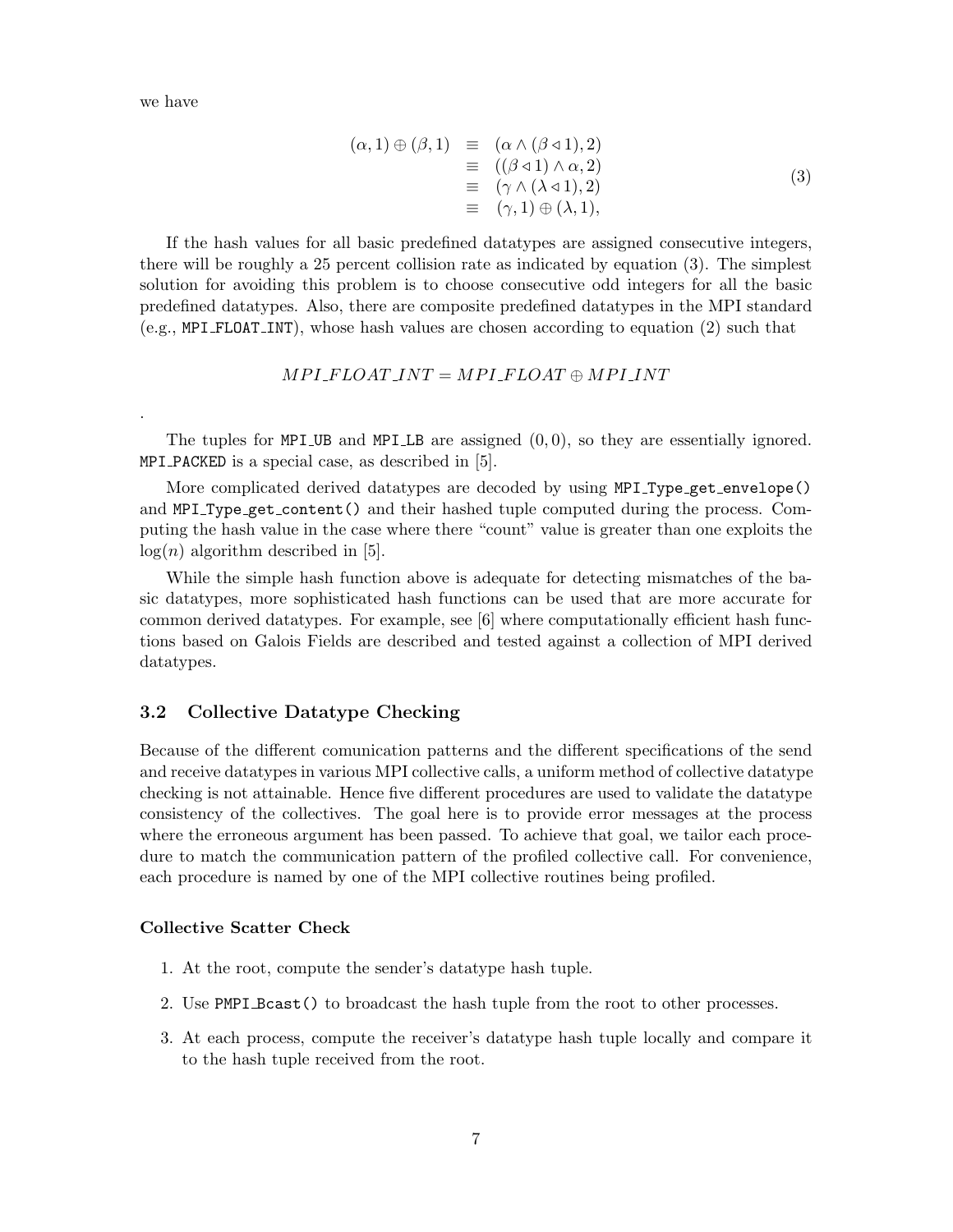A special case of the collective scatter check is when the sender's datatype signature is the same as the receiver's. This special case can be refered to as a collective bcast check. It is used in the profiled version of MPI Bcast(), MPI Reduce(), MPI Allreduce(), MPI\_Reduce\_scatter(), MPI\_Scan(), and MPI\_Exscan().

The general collective scatter check is used in the profiled version of MPI Gather() and MPI\_Scatter().

### Collective Scatterv Check

- 1. At the root, compute the vector of the sender's datatype hash tuples.
- 2. Use PMPI Scatter() to broadcast the vector of hash tuples from the root to the corresponding process in the communicator.
- 3. At each process, compute the receiver's datatype hash tuple locally and compare it to the hash tuple received from the root.

The collective scatterv check is used in the profiled version of MPI Gathery () and MPI Scattery ().

### Collective Allgather Check

- 1. At each process, compute the sender's datatype hash tuple.
- 2. Use PMPI Allgather() to gather other senders' datatype hash tuples as a local hash tuple vector.
- 3. At each process, compute the receiver's datatype hash tuple locally, and compare it to each element of the hash tuple vector received.

The collective allgather check is used in the profiled version of MPI Allgather() and MPI Alltoall().

### Collective Allgatherv Check

- 1. At each process, compute the sender's datatype hash tuple.
- 2. Use PMPI Allgather() to gather other senders' datatype hash tuples as a local hash tuple vector.
- 3. At each process, compute the vector of the receiver's datatype hash tuples locally, and compare this local hash tuple vector to the hash tuple vector received element by element.

The collective allgatherv check is used in the profiled version of MPI Allgatherv().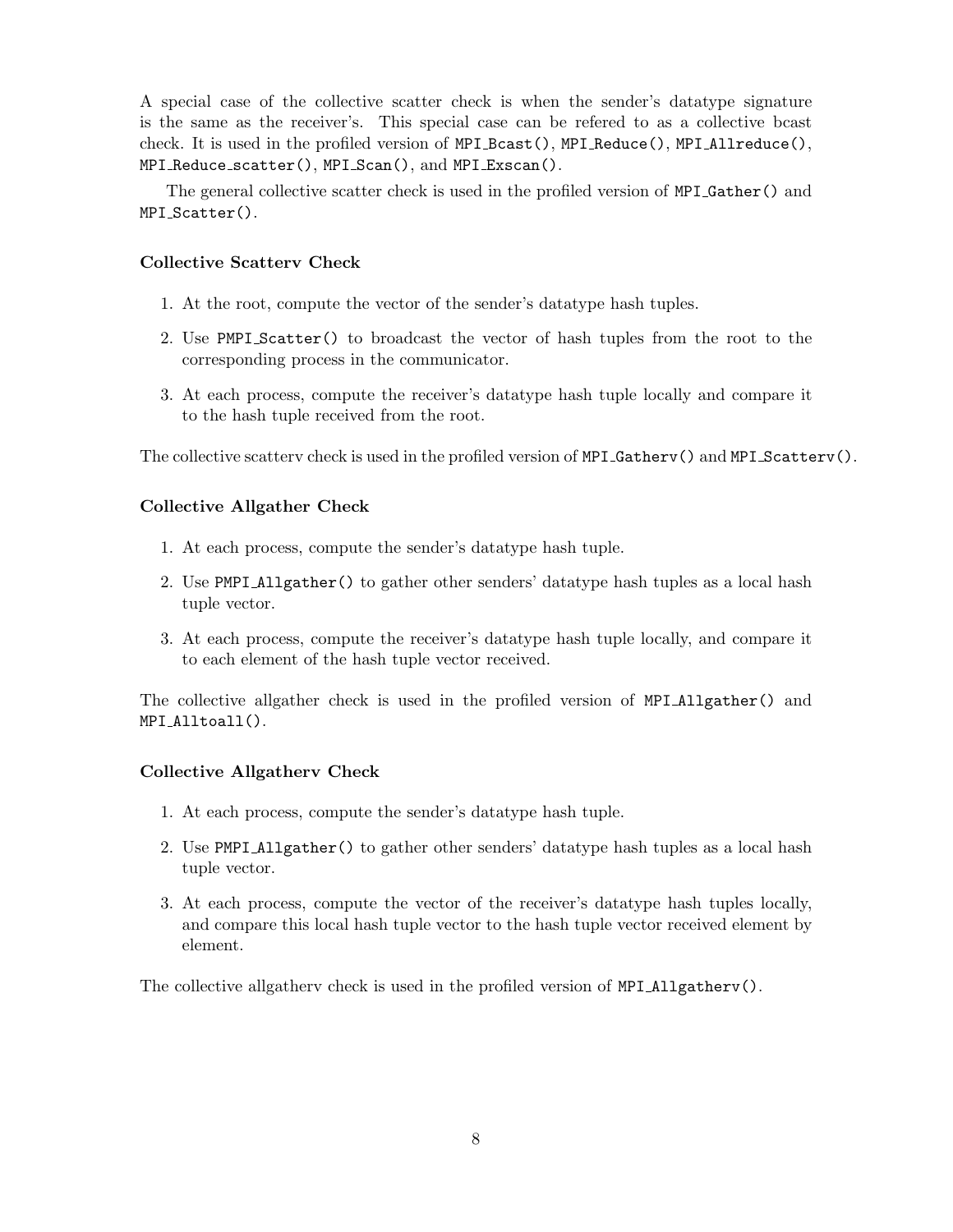#### Collective Alltoallv/Alltoallw Check

- 1. At each process, compute the vector of the sender's datatype hash tuples.
- 2. Use PMPI Alltoall() to gather other senders' datatype hash tuples as a local hash tuple vector.
- 3. At each process, compute the vector of the receiver's datatype hash tuples locally, and compare this local hash tuple vector to the hash tuple vector received element by element.

The difference between collective alltoallv and collective alltoallw checks is that alltoallw is more general than alltoallv; in other words, alltoallw accepts a vector of MPI Datatype in both the sender and receiver.

The collective alltoally check is used in the profiled version of MPI Alltoally(), and the collective alltoallw check is used in the profiled version of MPI Alltoallw().

#### 3.3 Usage

In this section we illustrate how users enable the collective and datatype checking library when linking their applications in the case of MPICH; for other MPI implementations, they would follow the appropriate procedures for linking in profiling libraries.

The collective and datatype checking library is freely available as part of MPICH2 [7] in the MPE subdirectory, along with other profiling libraries. MPE provides convenient compiler wrappers to allow for easy access of different profiling libraries. When MPE is installed separately with non-MPICH2 MPI implementation, e.g. IBM's MPI for BlueGene/L or OpenMPI, two compiler wrappers, "mpecc" for C program and "mpefc" for Fortran program, are created. Available MPE profiling options for "mpecc" and "mpefc" are as follows; the option -mpicheck invokes the checks described in this paper.

| -mpilog      | : Automatic MPI and MPE user-defined states logging.<br>This links against -llmpe -lmpe.                  |
|--------------|-----------------------------------------------------------------------------------------------------------|
| $-$ mpitrace | : Trace MPI program with printf.<br>This links against -ltmpe.                                            |
| $-$ mpianim  | : Animate MPI program in real-time.<br>This links against -lampe -lmpe.                                   |
| $-$ mpicheck | : Check MPI Program with the Collective & Datatype<br>Checking library. This links against -lmpe_collchk. |
| $-$ graphics | : Use MPE graphics routines with X11 library.<br>This links against -lmpe <x11 libraries="">.</x11>       |
| $-log$       | : MPE user-defined states logging.<br>This links against -lmpe.                                           |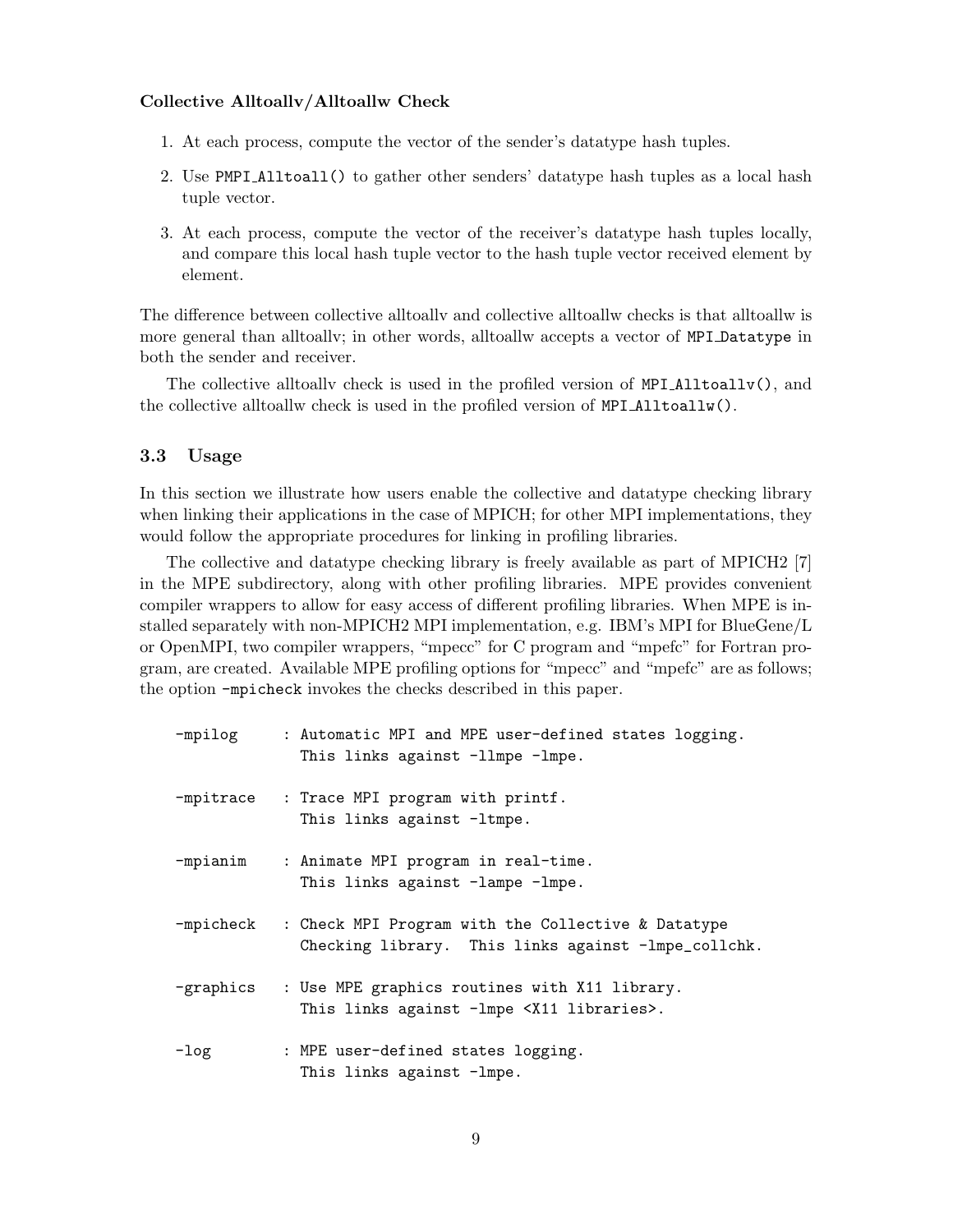| -nolog  | : Nullify MPE user-defined states logging.<br>This links against -lmpe_null. |
|---------|------------------------------------------------------------------------------|
| $-help$ | : Print this help page.                                                      |

To invoke the collective and datatype checking library, one can do

mpecc -mpicheck -o mpi\_pgm mpi\_pgm.c

Since MPICH2 provides a more comprehensive set of compiler wrappers, (mpicc, mpicxx, mpif77, and mpif90) than MPE's, the MPE profiling options are available through a mpe=[MPE option] switch provided by these wrappers, e.g. the following commmand will link the user program with the collective and datatype checking library.

mpicc -mpe=mpicheck -o mpi\_pgm mpi\_pgm.c

#### 3.4 Example Output

We show here sample output (that would appear on stderr) from the collective and datatype checking library to indicate an incorrect use of MPI collective call.

Example 1. In this example, run with four processes with MPICH2, all but the last process call MPI Bcast; the last process calls MPI Barrier.

Starting MPI Collective and Datatype Checking [cli\_3]: aborting job: Fatal error in MPI\_Comm\_call\_errhandler: Collective Checking: BARRIER (Rank 3) --> Collective call (BARRIER) is Inconsistent with Rank 0's (BCAST). rank 3 in job 4 jlogin1\_42089 caused collective abort of all ranks exit status of rank 3: return code 1

Example 2. In this example, run with four processes with MPICH2, all but the last process give MPI INT; but the last process gives MPI BYTE.

Starting MPI Collective and Datatype Checking [cli\_3]: aborting job: Fatal error in MPI\_Comm\_call\_errhandler: Collective Checking: BCAST (Rank 3) --> Inconsistent datatype signatures detected between rank 3 and rank 0. rank 3 in job 3 jlogin1\_42089 caused collective abort of all ranks exit status of rank 3: return code 1

Example 3. In this example, run with four processes with OpenMPI, all but the last process give MPI INT; but the last process gives MPI BYTE.

Starting MPI Collective and Datatype Checking Collective Checking: BCAST --> no error Collective Checking: BCAST --> no error [jlogin1:09505] \*\*\* An error occurred in MPI\_Comm\_call\_errhandler [jlogin1:09505] \*\*\* on communicator MPI\_COMM\_WORLD [jlogin1:09505] \*\*\* MPI\_SUCCESS: no errors [jlogin1:09505] \*\*\* MPI\_ERRORS\_ARE\_FATAL (goodbye)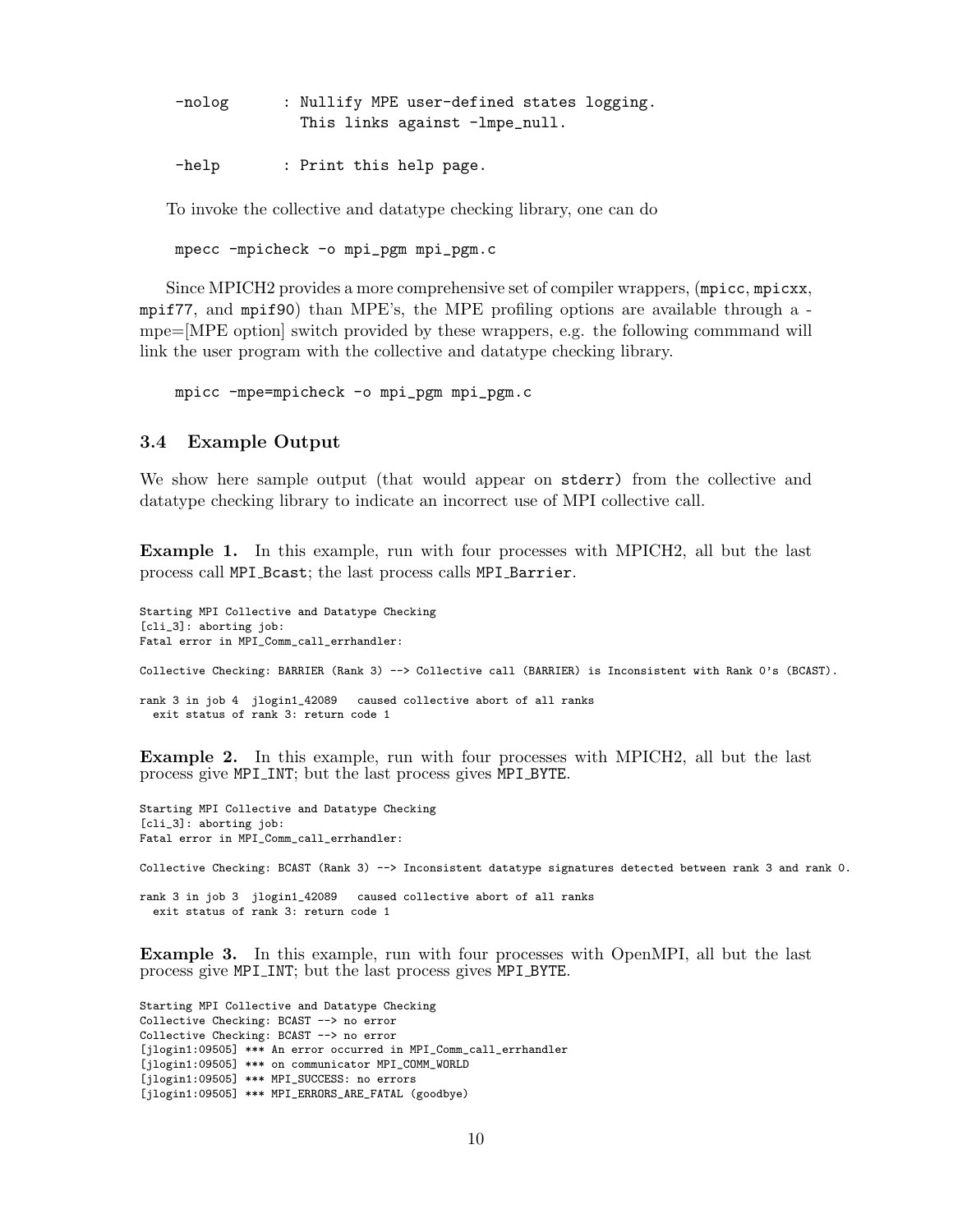Collective Checking: BCAST --> Inconsistent datatype signatures detected between rank 3 and rank 0.

```
[jlogin1:09513] *** An error occurred in MPI_Comm_call_errhandler
[jlogin1:09513] *** on communicator MPI_COMM_WORLD
[jlogin1:09513] *** MPI_SUCCESS: no errors
[jlogin1:09513] *** MPI_ERRORS_ARE_FATAL (goodbye)
Collective Checking: BCAST --> no error
[jlogin1:09509] *** An error occurred in MPI_Comm_call_errhandler
[jlogin1:09509] *** on communicator MPI_COMM_WORLD
[jlogin1:09509] *** MPI_SUCCESS: no errors
[jlogin1:09509] *** MPI_ERRORS_ARE_FATAL (goodbye)
[jlogin1:09501] *** An error occurred in MPI_Comm_call_errhandler
[jlogin1:09501] *** on communicator MPI_COMM_WORLD
[jlogin1:09501] *** MPI_SUCCESS: no errors
[jlogin1:09501] *** MPI_ERRORS_ARE_FATAL (goodbye)
[jlogin1:09492] [0,0,0]-[0,1,0] mca_oob_tcp_msg_recv: readv failed with errno=104
3 additional processes aborted (not shown)
```
Example 4. In this example, run with four processes with MPICH2, all but the last process use 0 as the root parameter; the last process uses its rank.

```
Starting MPI Collective and Datatype Checking
rank 3 in job 2 jlogin1_42089 caused collective abort of all ranks
 exit status of rank 3: killed by signal 9
[cli_3]: aborting job:
Fatal error in MPI_Comm_call_errhandler:
```
Collective Checking: BCAST (Rank 3) --> Root Parameter (3) is inconsistent with rank 0 (0)

Example 5 In this example, run with four processes with OpenMPI, all but the last process use 0 as the root parameter; the last process uses its rank.

```
Starting MPI Collective and Datatype Checking
Collective Checking: BCAST --> no error
[jlogin1:07718] *** An error occurred in MPI_Comm_call_errhandler
[jlogin1:07718] *** on communicator MPI_COMM_WORLD
[jlogin1:07718] *** MPI_SUCCESS: no errors
[jlogin1:07718] *** MPI_ERRORS_ARE_FATAL (goodbye)
Collective Checking: BCAST --> no error
[jlogin1:07725] *** An error occurred in MPI_Comm_call_errhandler
[jlogin1:07725] *** on communicator MPI_COMM_WORLD
[jlogin1:07725] *** MPI_SUCCESS: no errors
[jlogin1:07725] *** MPI_ERRORS_ARE_FATAL (goodbye)
Collective Checking: BCAST --> no error
[jlogin1:07729] *** An error occurred in MPI_Comm_call_errhandler
[jlogin1:07729] *** on communicator MPI_COMM_WORLD
[jlogin1:07729] *** MPI_SUCCESS: no errors
[jlogin1:07729] *** MPI_ERRORS_ARE_FATAL (goodbye)
Collective Checking: BCAST --> Root Parameter (3) is inconsistent with rank 0 (0)
[jlogin1:07734] *** An error occurred in MPI_Comm_call_errhandler
[jlogin1:07734] *** on communicator MPI_COMM_WORLD
[jlogin1:07734] *** MPI_SUCCESS: no errors
[jlogin1:07734] *** MPI_ERRORS_ARE_FATAL (goodbye)
3 additional processes aborted (not shown)
```
# 4 Experiences

Here we describe our experiences with the collective error checking profiling library in the areas of usage, porting, and performance.

After preliminary debugging tests gave us some confidence that the library was functioning correctly, we applied it to the collective part of the MPICH2 test suite. This set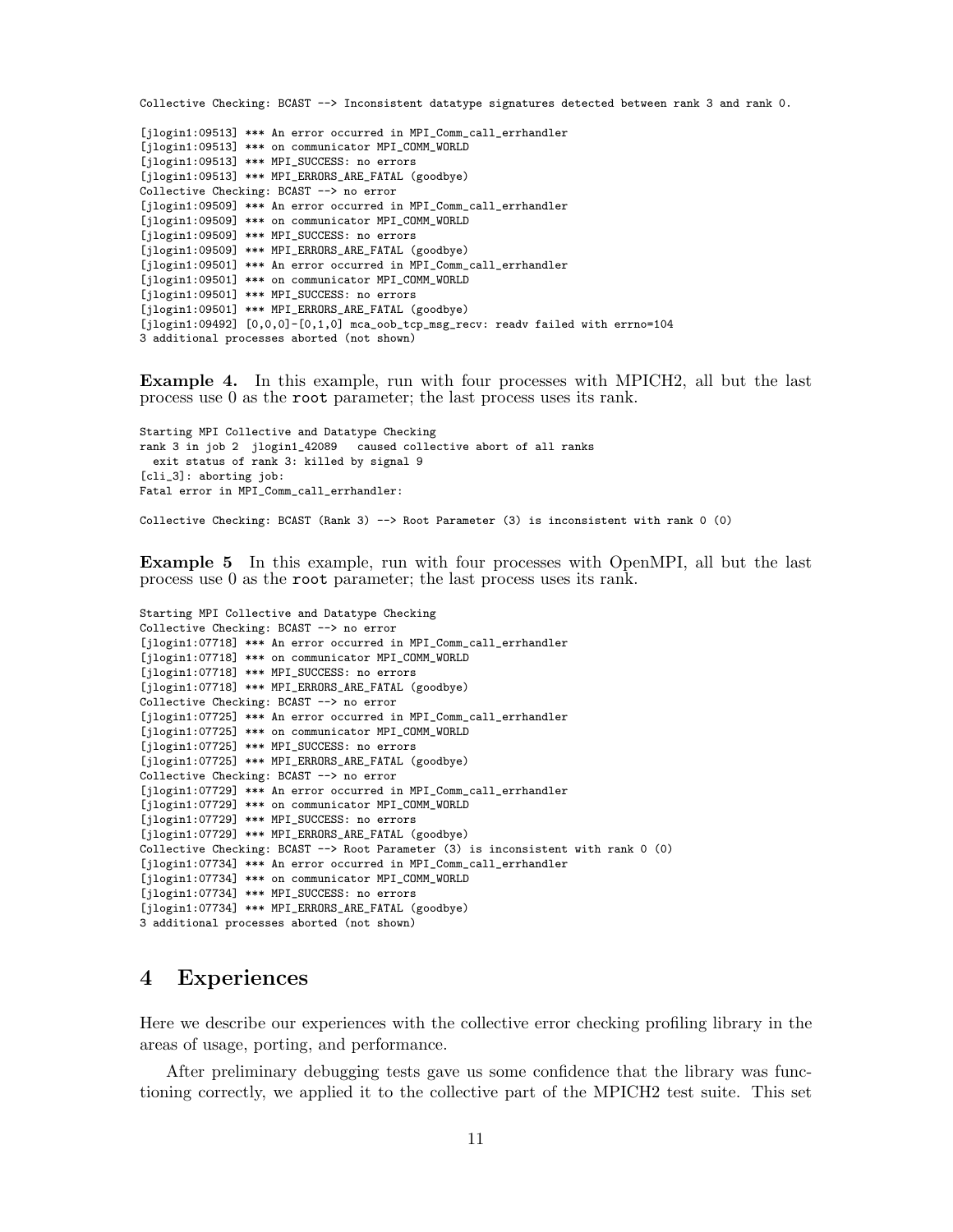of tests consists of approximately 70 programs, many of which carry out multiple tests, that test the MPI-1 and MPI-2 Standard compliance for MPICH2. We were surprised (and strangely satisfied, although simultaneously embarrassed) to find an error in one of our test programs. One case in one test expected a datatype of one MPI INT to match a vector of sizeof(int) MPI BYTEs. That is, part of the code to test the use of datatypes contained the fragment:

```
sendtype->datatype = MPI_INT;
sendtype->count = 1;recvtype->datatype = MPI_BYTE;
\text{recvtype}\text{-}\text{count} = \text{sizeof(int)};
```
This is incorrect, although MPICH2 allowed the program to execute.

To test a real application, we linked FLASH [9], a large astrophysics application utilizing many collective operations, with the profiling library and ran one of its model problems. In this case no errors were found.

A profiling library should be automatically portable among MPI implementations. The library we describe here was developed under MPICH2. To check for portability and to obtain separate performance measurements, we also used it in conjunction with IBM's MPI for BlueGene/L [1] and OpenMPI [8, 3], without encountering any problems. However, we noticed that incorrect MPI collective programs sometimes behaved differently on different implementations This is perfectly acceptable, since the MPI Standard does not specify the behavior of erroneous programs. But it does make it particularly useful to identify and report such errors before the actual collective call takes place.

We carried out performance tests on three platforms. On BlueGene/L, the collective and datatype checking library and the test codes were compiled with xlc of version 8.0 and linked with the IBM's MPI implementation (V1R3M1 400 2006-061024) available on BlueGene/L.

| Test Name            | $\text{count} \times N_{itr}$ | No CollChk | With CollChk |
|----------------------|-------------------------------|------------|--------------|
| MPI_Bcast            | $1\times10$                   | 0.000028   | 0.001543     |
| <b>MPLB</b> cast     | $1K \times 1$                 | 0.000031   | 0.000424     |
| <b>MPL</b> Bcast     | $128K \times 1$               | 0.003121   | 0.032495     |
| MPI_Allreduce        | $1\times10$                   | 0.000063   | 0.001898     |
| MPI_Allreduce        | $1K \times 1$                 | 0.000136   | 0.000543     |
| <b>MPI_Allreduce</b> | $128K \times 1$               | 0.009167   | 0.038532     |
| MPI_Alltoallv        | $1\times 10$                  | 0.000423   | 0.002264     |
| MPI_Alltoally        | $1K \times 1$                 | 0.000175   | 0.000812     |
| <b>MPI_Alltoally</b> | $128K \times 1$               | 0.015522   | 0.074069     |

Table 3: The maximum time taken (in seconds) among all the processes in a 32-process MPI job on BlueGene/L. Where count is the number of MPI Double in the datatype, and N*itr* refers to the number of times the MPI collective routine was called in the test. The underlined digits indicates that the corresponding digit could be less in one of the processes involved.

The performance of the collective and datatype checking library of a 32-process job is listed in Table 3, where each test case is linked with and without the collective and datatype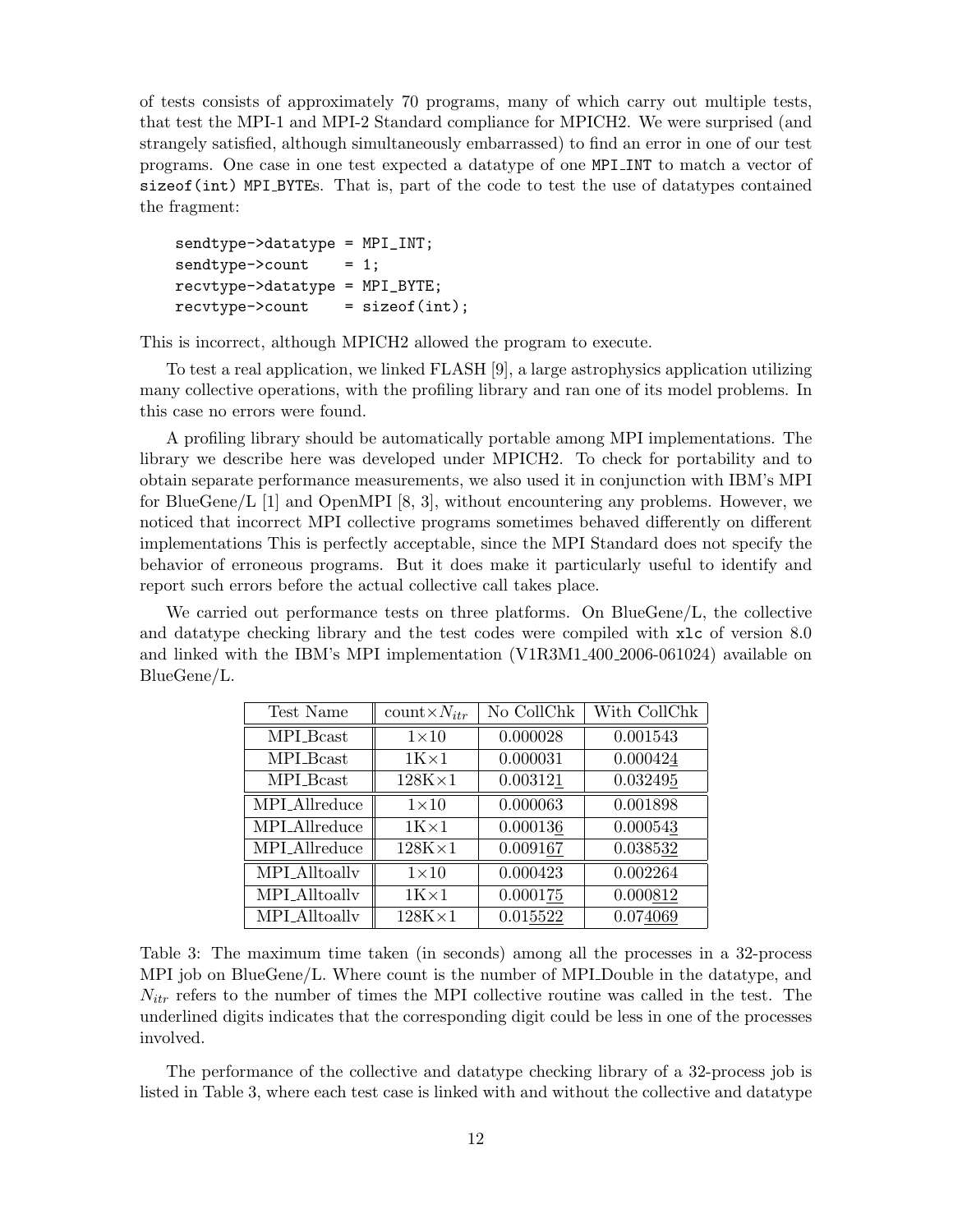checking library.

Similarly on a IA32 Linux cluster, the collective and datatype checking library and the test codes were compiled with gcc of version 4.0.2 and linked with MPICH2-1.0.5 and OpenMPI-1.1.2. The performance results of the library are tabulated in Table 4 and 5.

| Test Name            | count $\times N_{itr}$ | No CollChk | With CollChk |
|----------------------|------------------------|------------|--------------|
| MPI_Bcast            | $1\times10$            | 0.040800   | 0.178053     |
| MPI_Bcast            | $1K \times 1$          | 0.011457   | 0.045029     |
| MPI_Bcast            | $128K \times 1$        | 0.197951   | 0.240698     |
| MPI_Allreduce        | $1\times10$            | 0.006159   | 0.111160     |
| <b>MPI_Allreduce</b> | $1K \times 1$          | 0.005569   | 0.047161     |
| <b>MPLAllreduce</b>  | $128K \times 1$        | 0.304521   | 0.341304     |
| MPI_Alltoallv        | $1\times10$            | 0.001572   | 0.093878     |
| MPI_Alltoallv        | $1K \times 1$          | 0.003105   | 0.042199     |
| <b>MPI_Alltoally</b> | $128K \times 1$        | 0.270906   | 0.293240     |

Table 4: The maximum time taken (in seconds) on a 32-process MPICH2 job on Jazz, an IA32 Linux cluster. Where count is the number of MPI Double in the datatype, and N*itr* refers to the number of times the MPI collective routine was called in the test.

Tables, 3, 4 and 5, show that the relative cost of the collective and datatype checking library diminishes as the size of the datatype increases. The cost of collective checking can be significant when the datatype size is small. One would like the performance of such a library to be good enough that it is convenient to use and does not affect the general behavior of the application it is being applied to. On the other hand, performance is not absolutely critical, since it is basically a debug-time tool and is not likely to be used when the application is in production. Our implementation at this stage does still present a number of opportunities for optimization, but we have found it highly usable.

| Test Name            | $\text{count} \times N_{itr}$ | No CollChk | With CollChk |
|----------------------|-------------------------------|------------|--------------|
| MPI_Bcast            | $1\times10$                   | 0.043394   | 0.157876     |
| MPL Beast            | $1K \times 1$                 | 0.009069   | 0.044477     |
| MPI_Bcast            | $128K \times 1$               | 0.160046   | 0.181880     |
| <b>MPI_Allreduce</b> | $1\times10$                   | 0.051406   | 0.176388     |
| <b>MPI_Allreduce</b> | $1K \times 1$                 | 0.230335   | 0.274223     |
| MPI_Allreduce        | $128K \times 1$               | 1.624644   | 1.660873     |
| <b>MPI_Alltoally</b> | $1\times10$                   | 0.010516   | 0.207629     |
| MPI_Alltoallv        | $1K \times 1$                 | 0.010338   | 0.046493     |
| MPI_Alltoally        | $128K \times 1$               | 0.348700   | 0.357958     |

Table 5: The maximum time taken (in seconds) on a 32-process OpenMPI job on Jazz, an IA32 Linux cluster. Where count is the number of MPI Double in the datatype, and N*itr* refers to the number of times the MPI collective routine was called in the test.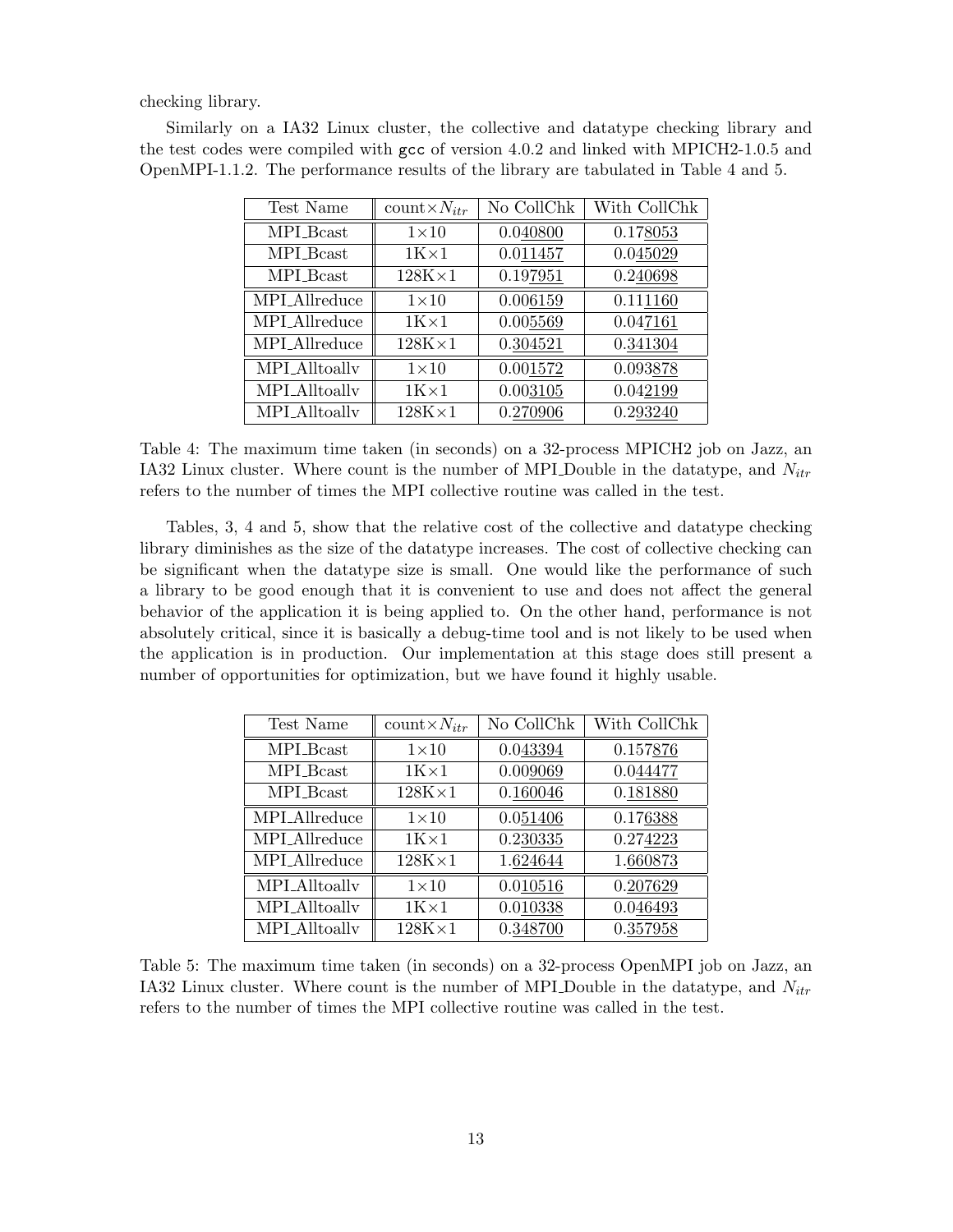## 5 Future Work

We are pursuing a number of extensions and enhancements to this collective error-checking library With respect to the current implementation, we need to forward any error returns from the MPI library to the user when the error handler is not MPI ERRORS ABORT; this is particularly true when MPI ERRORS RETURN has been selected as the error handler for MPI routines.

In an MPI-2 environment, we can reduce the cost of comparing datatype signatures by making use of the attribute caching functions to save the hash value on the MPI datatype; thus we only need to compute the hash function once for a derived datatype. This can be done when the datatype is commited with MPI Type commit, reducing the cost within the collective routines.

A similar approach for detecting datatype mismatches can be applied to point-to-point operations. In this case, we would also like to enable the option of an implementationspecific approach, as it is relatively easy to include the datatype hash value in the message envelope used within the MPI implementation. Of course, we will provide a fully portable version that does not rely on interfacing with the internals of the MPI implementations.

One weakness of our approach is that it assumes that all processes in the communicator are calling a collective operation. While we do check for the error of calling different collective operations on the same communicator, we do not check for calling collective operations on different communicators. For example, consider this code fragment in a single-threaded program:

```
MPI_Comm_split( ..., &comm1 );
MPI_Comm_split( ..., &comm2 );
if (rank < size/2) {
    MPI_Bcast( ..., comm1 );
    MPI_Bcast( ..., comm2 );
}
else {
    MPI_Bcast( ..., comm2 );
    MPI_Bcast( ..., comm1 );
}
```
While something so clearly wrong is unlikely to occur so obviously in a code, this set of collective operations could occur as a result of complex (and erroneous) logic in managing several communicators, such as communicators for row and column computations in a matrix. Our library will not catch these; instead, a deadlock will occur within the collective operations that we use to implement the checks. To catch these errors, it is necessary to use point-to-point operations on a private communicator. In MPI-1 programs, this can be accomplished by creating a dup of MPI COMM WORLD and using a point-to-point implementation of an Allreduce operation to compare a communicator id, also maintained by the colcheck library, to ensure that collective operations are properly ordered in the MPI code. By using nonblocking operations and implementing a time-out, we can also handle errors where some processes do not make a collective call at all, as in this example:

if  $(rank == 0) \text{MPI\_Bcast}( ..., 0, \text{MPI\_COMM\_WORLD} );$ else MPI\_Recv( ..., 0, MPI\_COMM\_WORLD );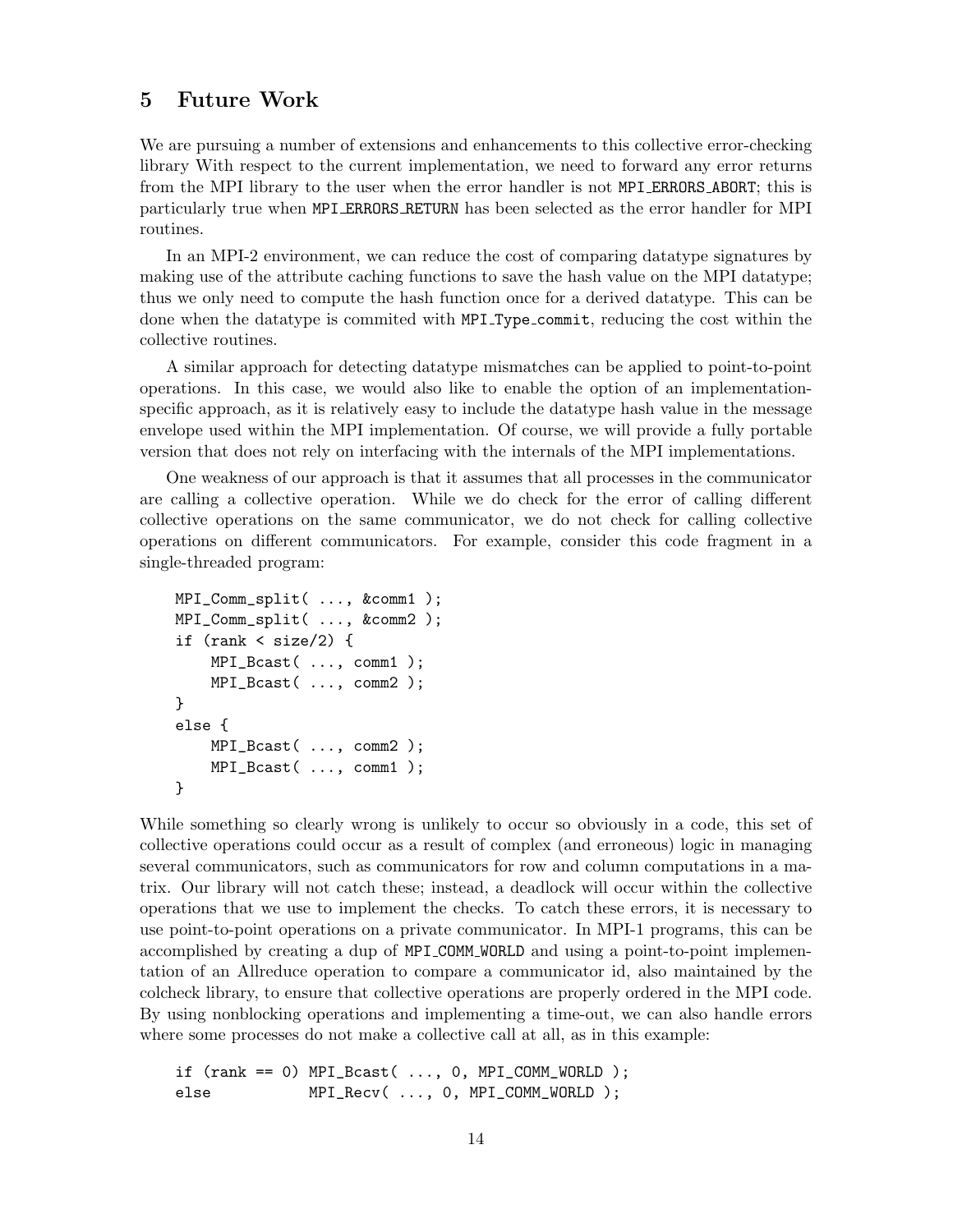(This error is seen when a user uses MPI Bcast as if it is a "SendAll" instead of an MPI collective operation.)

Multithreaded programs introduce additional complexity. For example, the above mechanism for detecting mismatched use of communicators in collective calls is no longer valid because different threads are permitted (and in fact are encouraged) to make MPI collective calls on different communicators. Detecting user errors, such as the use of MPI Bcast as a SendAll, will require either a timeout check (with an arbitrary, user-controllable timeout period) or more sophisticated deadlock detection, such as determining that every MPI thread (not just process) is in a blocking wait.

Finally, while the performance overhead for this profiling library is probably acceptable for use in testing rather than production runs, the current implementation admits of optimizations that have not yet been carried out. The optimizations with the most impact are those which will reduce the number of "extra" collective operations carried out by the checking library.

# 6 Summary

In this paper we have described an effective technique for MPI programmers to use for detecting easy-to-make but hard-to-find mistakes that often lead to deadlock, incorrect results, or worse. The technique demonstrates an important use of the MPI "profiling library" idea. We have demonstrated the library's portability by running it with three different MPI implementations and measuring its performance. We have implemented the datatype hashing algorithm presented elsewhere and demonstrated its effectiveness. Our final section outlines future improvements that are under way.

# References

- [1] G. Alm´asi, C. Archer, J. G. Castanos, ˜ M. Gupta, X. Martorell, J. E. Moreira, W. D. Gropp, S. Rus, and B. Toonen. MPI on BlueGene/L: Designing an efficient general purpose messaging solution for a large cellular system. In Jack Dongarra, Domenico Laforenza, and Salvatore Orlando, editors, *Recent Advances in Parallel Virtual Machine and Message Passing Interface*, number LNCS2840 in Lecture Notes in Computer Science, pages 352–361. Springer Verlag, 2003.
- [2] Chris Falzone, Anthony Chan, Ewing Lusk, and William Gropp. Collective error detection for MPI collective operations. In dieter Kranzlmüller Beniamino di Martino and Jack Dongarra, editors, *Recent Advances in Parallel Virtual Machine and Message Passing Interface, 12th European PVM/MPI Users' Group Meeting, Sorrento, Italy, September 18-21, 2005, Proceedings*, number 3666 in Lecture Notes in Computer Science, pages 138–147. Springer, 2005.
- [3] Edgar Gabriel, Graham E. Fagg, George Bosilca, Thara Angskun, Jack J. Dongarra, Jeffrey M. Squyres, Vishal Sahay, Prabhanjan Kambadur, Brian Barrett, Andrew Lumsdaine, Ralph H. Castain, David J. Daniel, Richard L. Graham, and Timothy S. Woodall. Open MPI: Goals, concept, and design of a next generation MPI implemen-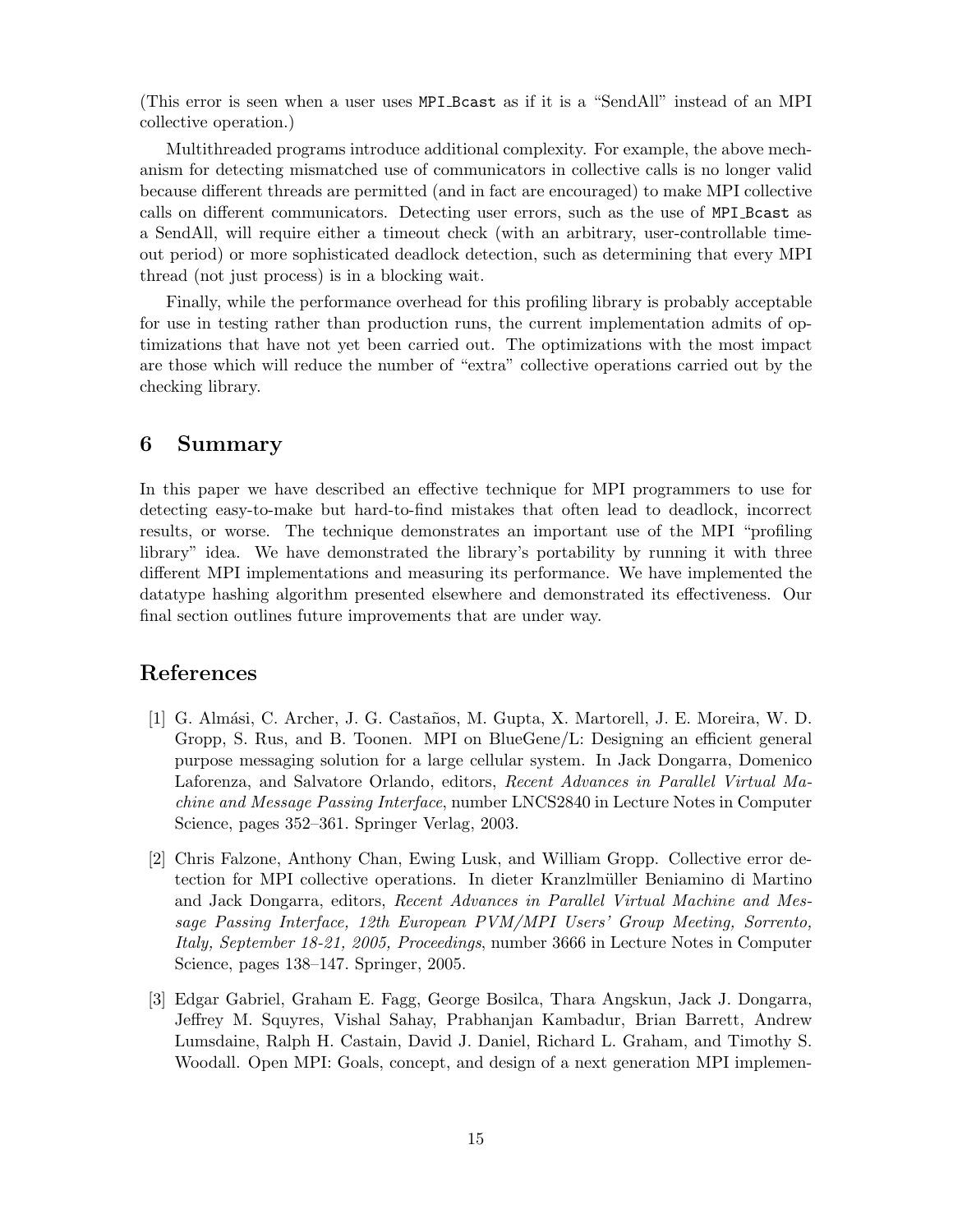tation. In *Proceedings, 11th European PVM/MPI Users' Group Meeting*, pages 97–104, Budapest, Hungary, September 2004.

- [4] William Gropp, Steven Huss-Lederman, Andrew Lumsdaine, Ewing Lusk, Bill Nitzberg, William Saphir, and Marc Snir. *MPI—The Complete Reference: Volume 2, The MPI-2 Extensions*. MIT Press, Cambridge, MA, 1998.
- [5] William D. Gropp. Runtime checking of datatype signatures in MPI. In Jack Dongarra, Peter Kacsuk, and Norbert Podhorszki, editors, *Recent Advances in Parallel Virutal Machine and Message Passing Interface*, number 1908 in Springer Lecture Notes in Computer Science, pages 160–167, September 2000.
- [6] Julien Langou, George Bosilca, Graham E. Fagg, and Jack Dongarra. Hash functions for datatype signatures in MPI. In Beniamino Di Martino, Dieter Kranzlmüller, and Jack Dongarra, editors, *PVM/MPI*, volume 3666 of *Lecture Notes in Computer Science*, pages 76–83. Springer, 2005.
- [7] MPICH2 Web page. http://www.mcs.anl.gov/mpi/mpich2.
- [8] OpenMPI Web page. http://www.open-mpi.org.
- [9] R. Rosner, A. Calder, J. Dursi, B. Fryxell, D. Q. Lamb, J. C. Niemeyer, K. Olson, P. Ricker, F. X. Timmes, J. W. Truran, H. Tufo, Y. Young, M. Zingale, E. Lusk, and R. Stevens. Flash code: Studying astrophysical thermonuclear flashes. *Computing in Science and Engineering*, 2(2):33, 2000.
- [10] Marc Snir, Steve W. Otto, Steven Huss-Lederman, David W. Walker, and Jack Dongarra. *MPI—The Complete Reference: Volume 1, The MPI Core,* 2nd edition. MIT Press, Cambridge, MA, 1998.
- [11] Jesper Larsson Träff and Joachim Worringen. Verifying collective MPI calls. In Dieter Kranslmüller, Peter Kacsuk, and Jack Dongarra, editors, *Recent Advances* in *Parallel Virutal Machine and Message Passing Interface*, number 3241 in Springer Lecture Notes in Computer Science, pages 18–27, 2004.